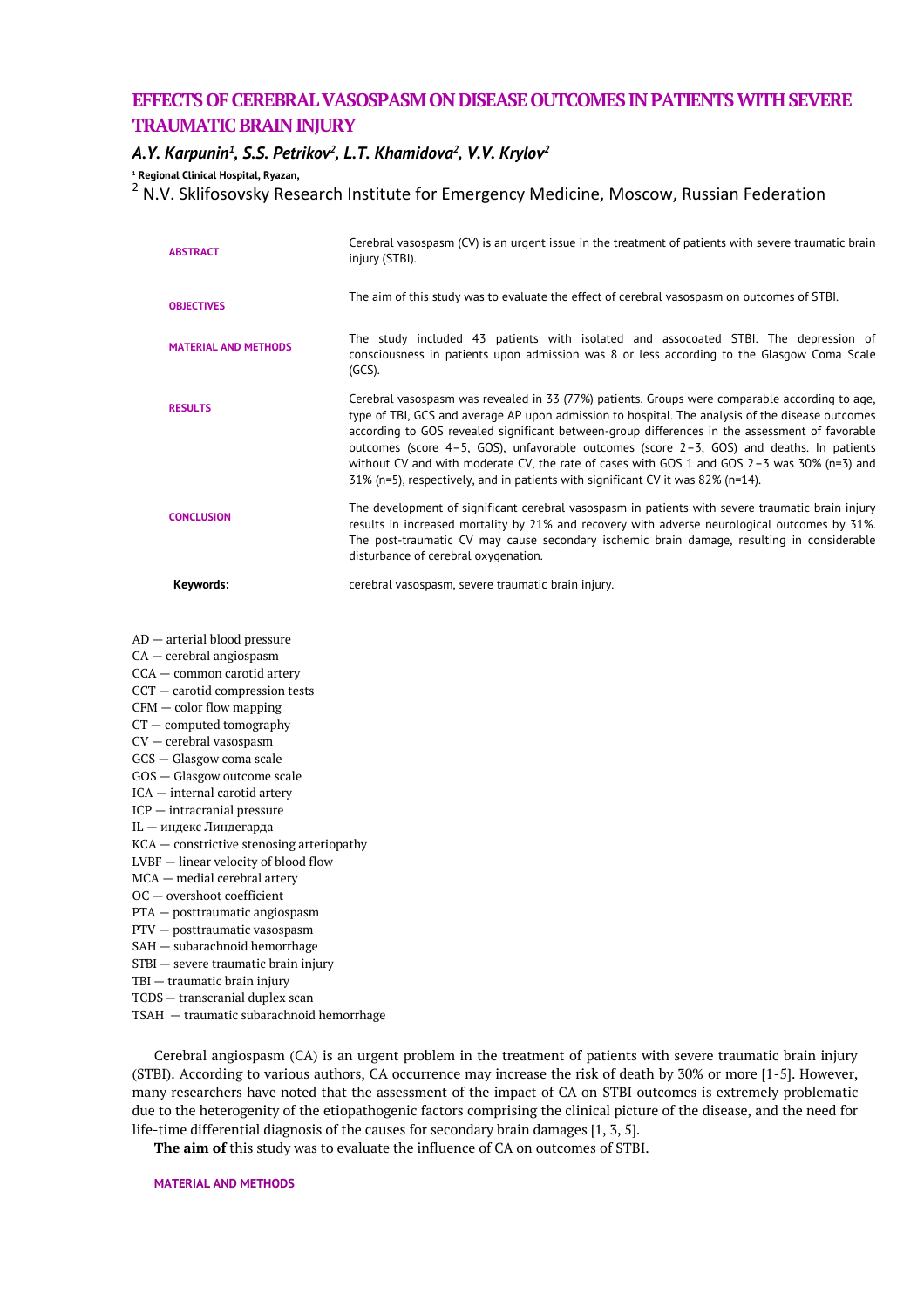Forty three patients with isolated and associated STBI were examined. The depression of consciousness in patients was 8 upon arrival according to Glasgow coma scale (GCS).

The average age of patients was 32.4±10.8 years, there were 36 men and 7 women. Twenty seven victims (63%) had an open injury, and 16 (27%) patients had closed STBI. The cause of traumatic brain injury (TBI) in 37 patients (86%) was a traffic accident, and falling from a height in the rest of cases. Severe brain contusion was diagnosed in all patients. Patients with multiple contusion foci of various localization prevailed. In 20 patients, intracranial hematomas were revealed and required neurosurgery. These patients underwent decompressive trepanation and removal of intracranial hematomas and contusion-crush foci of the brain. In 33 patients (77%), STBI was combined with fractures of the tubular bones of various localization and/or closed chest trauma. The severity of associated injuries was assessed according to *ISS*.

Diagnosis and monitoring of CA was performed by transcranial duplex scanning (TDS). Starting with day 2 after admission, all patients underwent duplex scanning of extracranial and intracranial arteries in color Doppler mode mapping (CFM). The study was performed by devices *Logiq Book XP (General Electric,* USA) with sensors of 2-5 MHz frequency and *Toshiba Viamo (Toshiba Medical Systems,* Japan) sensors with a frequency of 2.5 and 8 MHz. Insonation in M-mode of 1-2 segment of the middle cerebral artery (MCA) was performed from the front or middle temporal ultrasound windows. The study protocol included measurements of linear blood flow velocity (LBFV) in Mmode of 1-2 segments of MCA. We calculated systolic  $(V_s)$ , average  $(V_m)$  and diastolic  $(V_d)$  LBFV, pulsatility index (Pi*),* Lindegard index (IL) and overshoot coefficient (OC). MCA was located on the screen vertically or at a slight angle (15-30 degrees) in the mode of power Doppler mapping, and its lumen stained red in the mode of CFM. For insonation of internal carotid artery (ICA), a sensor was located on the neck at a distance of 1-2 cm above the clavicle along the medial edge of the sternocleidomastoid muscle, directed at an angle of 45º and recorded Dopplerograms of starting parts of ICA. To assess cerebral autoregulation, CO was calculated using carotid compression tests (CCT). We calculated LBFV in MCA, then continuing location of MCA, we made finger clamping of the common carotid artery (CCA) on the neck to the same side for 5 cardiac cycles. Compression was stopped in diastole phase. After termination of CCA compression we continued CMA location to restore the original flow rate.

The diagnosis of cerebral angiospasm was established with increased linear systolic blood velocity in MCA on one side up to 120 cm/sec or more, and IL up to 3 or more. Cerebral angiospasm was ranked as mild  $(V_s 120{\text -}200 \text{ cm/sec})$ and significant ( $V_s$  more than 200 cm/sec) according to severity, and segmental (unilateral)/diffuse (bilateral) according to expansion [12].

All patients underwent a discrete definition of oxygen saturation of hemoglobin in the bulb of the jugular vein  $(SvjO<sub>2</sub>)$  via retrogradely installed central venous catheter (distal end of the catheter was located at the mastoid process of the temporal bone in the projection of jugular bulb). The catheter was positioned on the side of the greatest damage to the brain according to computed tomography (CT). Measurement of SvjO<sub>2</sub> was performed at least twice a day with the gas analyzer *«ABL* 800 *FLEX» (Radiometer,* Denmark).

Computed tomography was performed with *«Toshiba»* (Japan) tomograph upon arrival and 12-24 hours after hospitalization. CT determined the anatomical shape of traumatic subarachnoid hemorrhage, the degree of lateral dislocation of median structures of the brain, the index of central departments of the lateral ventricles, the state of basal cisterns, the type of brain damage according *Marshall* classification.

In 19 patients, intracranial pressure (ICP) was measured using *Spiegelberg* Brain-Pressure Monitor (Germany). Parenchymal ICP sensor *(Intraparenchymal* Probe 3*PN,* Germany) was installed through the burr hole to a depth of 1- 1.5 cm in the frontal lobe of the hemisphere, opposite the surgical access.

All patients underwent standard intensive therapy. Mechanical ventilation was carried out in the auxiliary mode with tidal volume of 8-10 ml per 1 kg of ideal body weight and a positive end-expiratory pressure of 6-8 cm of water column. To ensure a sufficient cerebral perfusion, the pressure of carbon dioxide in the arterial blood (PaCO<sub>2)</sub> was sustained in the range of 30-35 mmHg. We tried to maintain normovolemia and average arterial blood pressure within 90-100 mmHg. If necessary, sympathomimetic therapy was performed. The volume of the infusion therapy was not less than 45 ml/kg/day for the first 3 days of the injury and at least 30-35 ml/kg/day for the entire observation period. The infusion therapy included balanced crystalloid solutions, gelatin and hydroxyethyl starch. Nutritional support was initiated on day 2-3 of the disease using enteral mixtures with a high content of omega-3 and 6 polyunsaturated fatty acids and caloric content of not less than 2000 kcal/day. If necessary, parenteral nutrition was added.

The study excluded patients older than 50 years with decompensated extracerebral disease and with a time gap from the moment of injury more than 6 hours.

Outcomes were assessed according to the Glasgow Outcome Scale (GOS) — death (GOS 1), vegetative state (GOS 2), rough neurological deficit (GOS 3), minimal neurological deficit (GOS 4) and the absence of neurological deficit (GOS 5).

Statistical processing of the data was performed using *STATISTICA* software package *6.0* (StatSoft, USA). The data is presented in the format  $M^{\pm}$  *(M* - arithmetic mean,  $\sigma$  - standard deviation) for normal distribution and the median format (25th and 75th percentiles) for abnormal distribution. Between-group comparisons were performed using Student's t test for normal and Mann-Whitney test for abnormal distribution. Correlation analysis of quality traits was performed using Spearman and Fisher criteria. Wilcoxon test was performed to evaluate intra-group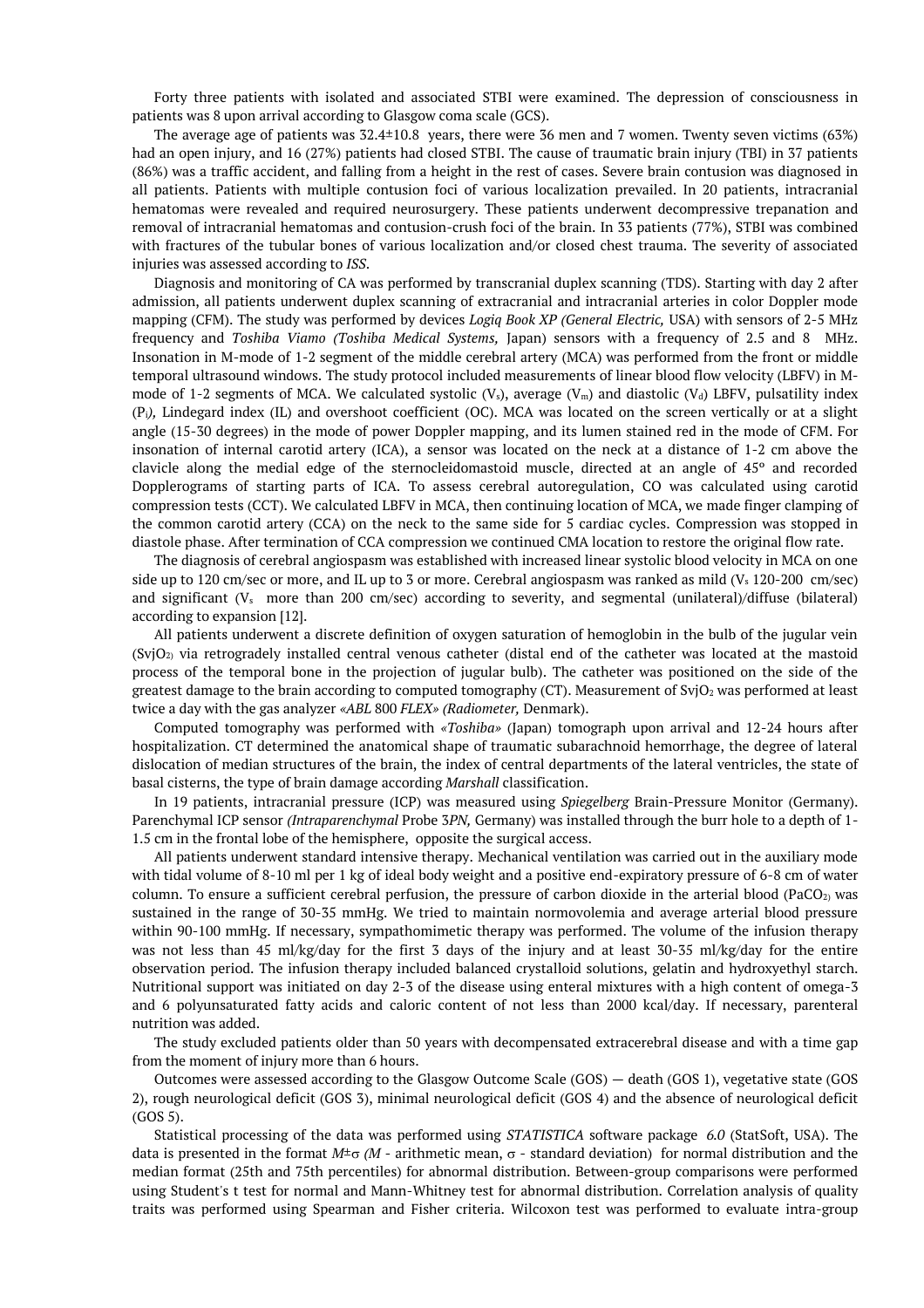differences. Differences were considered statistically significant at a level of *p* less than 0.05.

## **RESULTS AND DISCUSSION**

Depending on the outcome of the disease, all patients were divided into three groups: Group 1 — patients with a lethal outcome (GOS 1), Group 2 — patients with adverse outcomes — vegetative state (GOS 2) and rough neurological deficit (GOS 3), Group 3 — victims with a favorable outcome (recovery with minimal or no neurological deficit (GOS 4-5)). CA was detected in 33 victims (77%). There were no statistically significant age, type of TBI, GCS and ABPav differences between groups upon admission to hospital (Table 1). *Table 1*

| Parameters                                                       | senerui enurueteristics or enumineu putiems<br>Groups of patients |                       |                           |  |  |
|------------------------------------------------------------------|-------------------------------------------------------------------|-----------------------|---------------------------|--|--|
|                                                                  | Patients with lethal<br>Patients with                             |                       | Patients with favorable   |  |  |
|                                                                  | outcomes GOS 1                                                    | unfavourable outcomes | outcomes GOS 4-5 (n=22)   |  |  |
|                                                                  | $(n=12)$                                                          | GOS $2-3$ (n=9)       |                           |  |  |
| Age, years                                                       | 33.5 ± 10.2                                                       | 33.9±10.1             | 32.6±9.8                  |  |  |
| Male/female                                                      | 10/2                                                              | 6/3                   | 20/2                      |  |  |
| GCS<br>upon<br>admission<br>to<br>hospital                       | 5(4, 8)                                                           | 5(5; 6)               | 6(5; 8)                   |  |  |
| ABP av upon admission, mmHq                                      | 70 (55; 76)                                                       | 75 (60; 80)           | 76.5 (70; 83)             |  |  |
| Operated patients                                                | 3                                                                 | 6                     | 11                        |  |  |
| ISS upon admission                                               | 24 (18; 33)                                                       | 22 (16; 29)           | 21 (16; 27)               |  |  |
| Severity of CV, n (%)                                            |                                                                   |                       |                           |  |  |
| Without CA                                                       | 2 (17%)                                                           | 1 (11.3%)             | 7 (32%)                   |  |  |
| Moderate CA                                                      | 3 (25%)                                                           | 2 (22.3%)             | $11(50\%)$ <sup>***</sup> |  |  |
| Significant CA                                                   | 7 (58%)                                                           | 6 (66.3%)             | $4(18%)$ **               |  |  |
| Type of damage by Marshall, n<br>(%)                             |                                                                   |                       |                           |  |  |
| $\mathbf{L}$                                                     | $\Omega$                                                          | $\Omega$              | 1 (4.5%)                  |  |  |
| $\mathbf{H}$                                                     | $\Omega$                                                          | 1 (11%)               | 5 (23%)                   |  |  |
| III                                                              | 4 (33.5%)                                                         | 3 (33%)               | 1 (4.5%)                  |  |  |
| IV                                                               | 1 (8.5%)                                                          | $\Omega$              | 2 (9%)                    |  |  |
| $\vee$                                                           | $\mathbf 0$                                                       | 5 (55%)               | 9(41%)                    |  |  |
| VI                                                               | 7 (58%)                                                           | $\mathbf 0$           | 4 (18%)                   |  |  |
| SAH<br>of<br>Anatomic<br>type<br>according to S.M. Fisher, n (%) |                                                                   |                       |                           |  |  |
| $\mathbf{I}$                                                     | 4 (33%)                                                           | 1 (11.3%)<br>8 (36%)  |                           |  |  |
| $\mathbf{H}$                                                     | 1 (8.5%)                                                          | $\Omega$              | 7 (32%)                   |  |  |
| $\mathbf{III}$                                                   | 6 (50%)                                                           | 6 (66.3%)             | 6(27.5%)                  |  |  |
| IV                                                               | 1 (8.5%)                                                          | 2 (22.3%)             | 1(4.5%)                   |  |  |

**General characteristics of examined patients**

Note: \* - p <0.02 compared with the group of patients with GOS 1,\*\* - p <0.05 compared with the group of patients with GOS 2-3. ABP - arterial blood pressure; CA cerebral angiospasm; CV — cerebral vasospasm; GCS — Glasgow Coma Scale; GOS — Glasgow Outcome Scale; SAH — subarachnoid hemorrhage

The analysis of anatomical types of SAH according to *S.M. Fisher* showed significant differences in patients with different disease outcomes (see Table 1). Patients with a third form of hemorrhage dominated in groups of lethal and adverse outcomes according to GOS (1-3), and these patients had the significant CA more likely.

It should be noted that the development of CA had a significant impact on disease outcomes (Table 2). The development of significant CA was accompanied by increased frequency of adverse neurological outcomes (GOS 2-3) and deaths.

Comparing the dynamics of blood flow velocity, *IL,* and CO in victims with different outcomes according to GOS, we found patterns that influenced the course and outcome of the disease: the severity of CA, time of its manifestation, the rate of LBFV, the state of cerebral autoregulation.

Development of CA in patients with lethal outcome (GOS 1) was observed mainly on day 2-3 after injury. The maximum LBFV was noted on day 4-5 in 6 patients (60%), and on day 6-7 in 4 patients (40%) (Fig. 1). In 9 affected (90%), LBFV growth for any day of observation was 50 cm/sec and more, and we characterized this trend of CA development a "peak" one (Table 3). One patient in this group had unilateral CA. *Table 3*

| Outcomes                |         | Features of CA               |                 |                   |                    |              |  |
|-------------------------|---------|------------------------------|-----------------|-------------------|--------------------|--------------|--|
| TBI<br>οf<br>n<br>(GOS) |         | Time of CA initiation (days) |                 | Type of CA course |                    |              |  |
|                         |         | $2 - 3$<br>n(%)              | $4 - 5$<br>n(%) | $6 - 7$<br>n(%)   | Progressive, n (%) | Peak, n (%)  |  |
|                         | 10      | 7 (70%)                      | 3 (30%)         |                   | 1 (10%)            | 9 (90%)      |  |
| $2 - 3$                 | $\circ$ | 6 (75%)                      | 2(25%)          | ۰                 |                    | 8 (100%)     |  |
| $4 - 5$                 | 15      | $4(27%)$ ***                 | $10(66\%)$ ***  | 1 (7%)            | $11(73\%)$ ***     | $4(27%)$ *** |  |

**Characteristics of cerebral vasospasm in examined patients**

Note: \* - *p* <0.01 compared with the group of patients with GOS 1; \*\* - p<0.01 compared with the group of patients with GOS 2-3; *n* - number *of* patients. CA -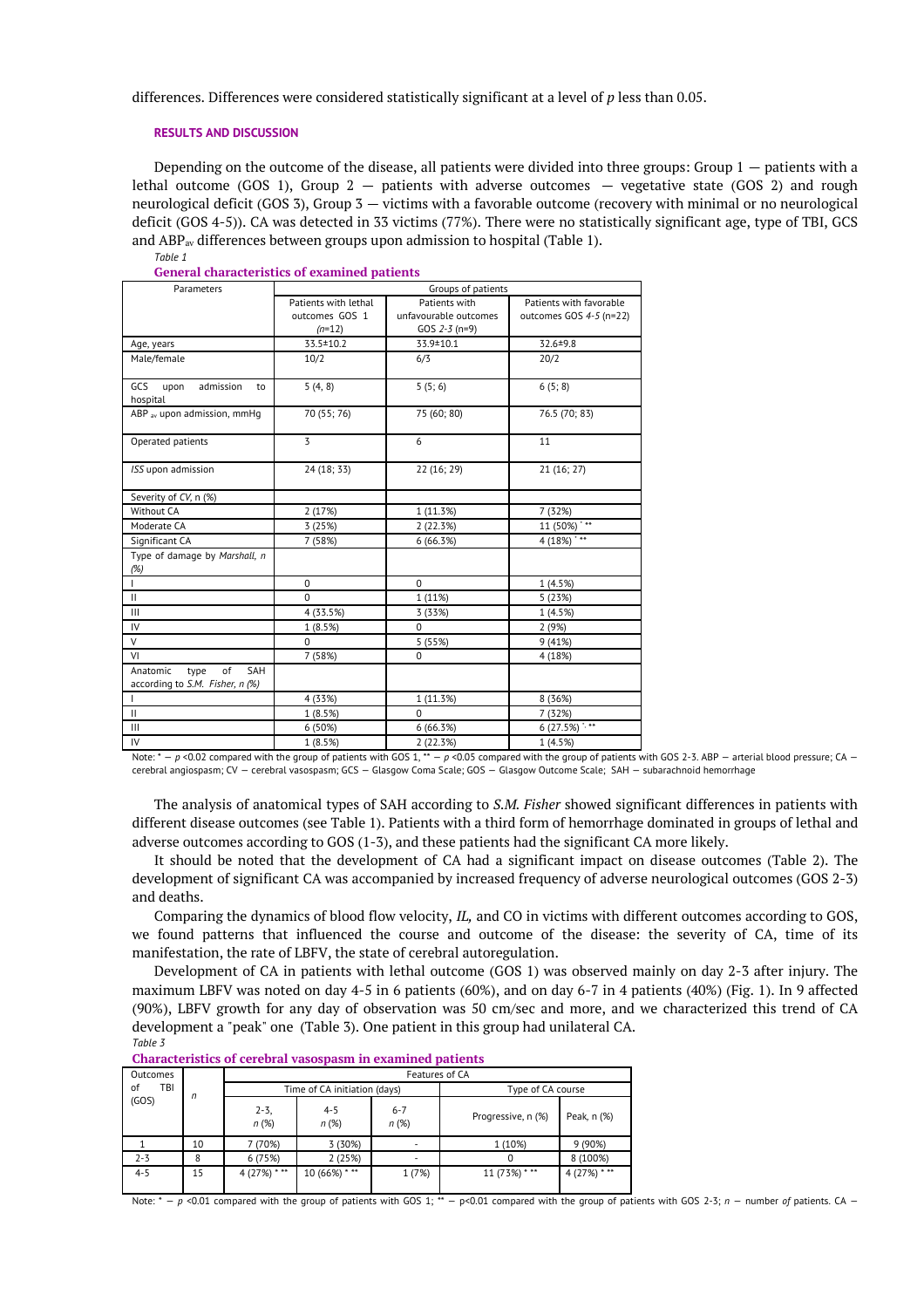

Fig. 1. Changes of linear blood flow velocity in patients with different outcomes of injury. Note: GOS — Glasgow Outcome Scale; LBFV — linear blood flow velocity in the middle cerebral artery

It should be noted that victims with lethal and adverse outcomes (Group1 1 and Group 2) had similar beginning and development of CA. Thus, in patients with poor outcomes of the disease, who formed the Group 2, CA developed mainly on day 2-3 after injury in 6 cases (75%), on day 4-5 in 2 cases (25%) (see Table 3). The maximum LBFV was observed on day 4-5 in 2 patients (25%), on day 6-7 in 2 (25%) patients and on day 8-10 in 4 patients (50%). All the victims of the Group 2 had a "peak" type of CA course. Patients with favorable outcomes had CA mainly on day 4-5 from the moment of injury, with its peak development on day 4-5 in 3 cases (20%), on day 6-7 in 6 cases (40%), on day 8-9 in 4 cases (27%) and on day 10-11 in 2 cases (13%). The "progressive" CA course (V<sub>s</sub> increase less than 50 cm/24h) was observed in 11 patients (73%), and the "peak" type was observed in 4 patients (27%). One patient in this group had unilateral CA.

Thus, early development of posttraumatic vasospasm (PTA) on day 2-3 after the injury and the "peak" increase of  $V_s$  (50 cm/sec per day) with a maximum growth by the 5<sup>th</sup> day of post-traumatic period were risk factor for adverse outcomes.

While calculating OC we revealed significant violations of cerebral autoregulation in all the affected. The values of OC in the range of 1.016-1.105 were observed in patients Group 1 and Group 2 (GOS 1-3), while in patients with GOS 4-5, OC did not fall below 1.1 during the entire period of observation (Fig. 2).



Fig. 2. Changes of overshoot coefficient in patients with different outcomes. Note: GOS — Glasgow Outcome Scale

Development of CA in patients with GOS 1-3 was accompanied by a significant disturbance in cerebral oxygenation. In assessing the performance of global brain oxygenation  $-$  SvjO<sub>2</sub> we observed lower values in victims with lethal injuries and adverse outcomes (Fig. 3). The minimum SvjO<sub>2</sub> on day 4 after trauma corresponded to the peak of CA development in patients of the group with lethal outcomes.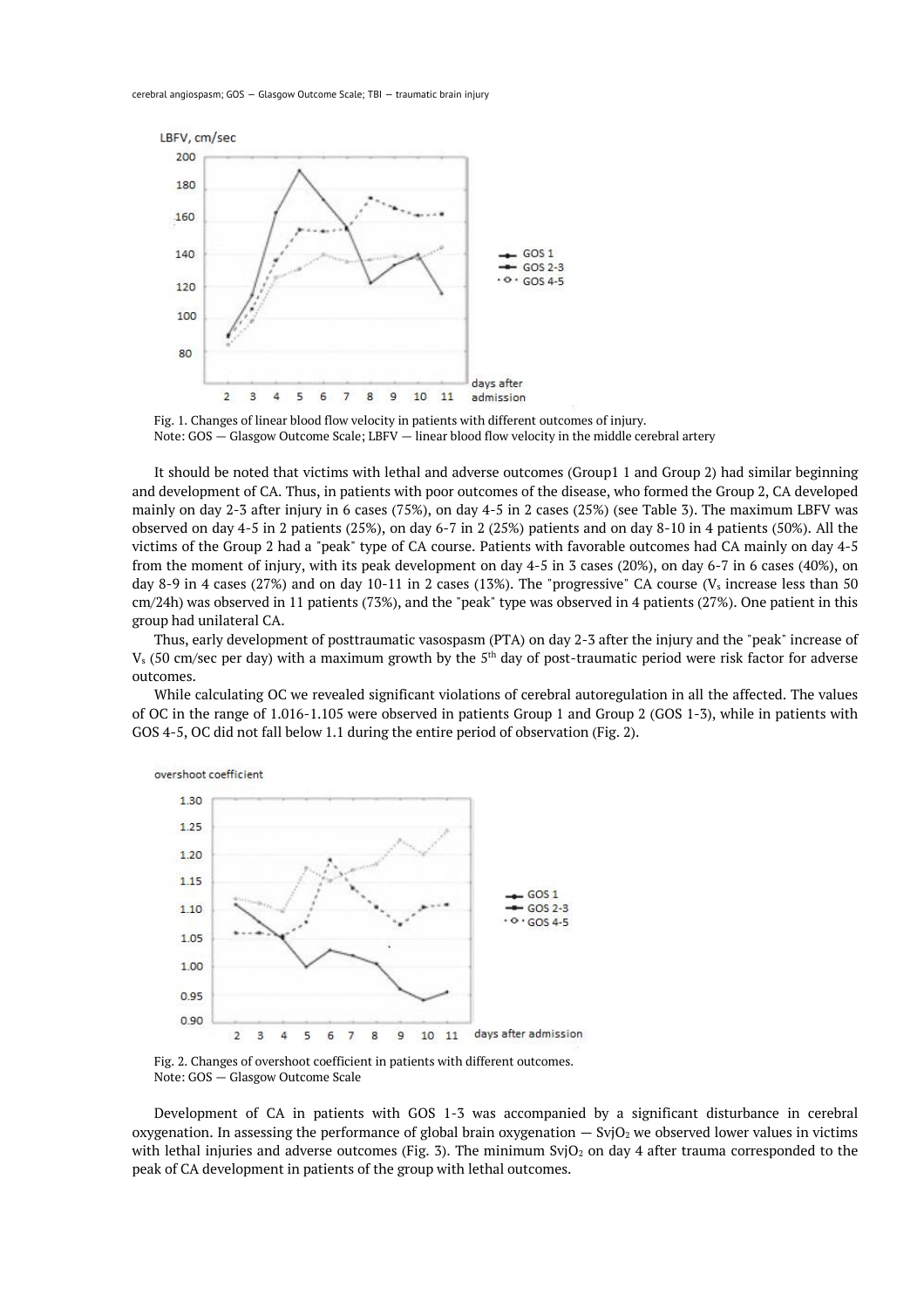

Fig. 3. Changes of SvjO<sub>2</sub> parameters in patients with different outcomes. Note: GOS — Glasgow Outcome Scale

Posttraumatic vasospasm (PTV) was first described by F. Columnella et al. in 1963. In further studies, PTV rates ranged from 18.6 to 50% [3]. Thus, according to R.K. Kordestani et al. (1997), the cerebral vasospasm rate was 42.4% in a study involving patients with penetrating TBI [6]. A.S. Bolyuh et al. (2002) observed PTV in 28.2% of patients with traumatic brain injury [7]. B. Romner et al. (1996) found CV in 28% - 41% of patients with STBI. [8] M. Hadani et al. observed an increased incidence of PTV from 43 to 58% in patients with traumatic subarachnoid hemorrhage compared to patients with no signs of TSAH [2]. According to most researchers, PTV develops within 12 hours - 5 days after the injury and lasts from 12 hours to 30 days [1, 3-5, 9, 10]. Some authors think that generalized PTV develops within 12-48 hours after the injury, beginning with the posterior cerebral arteries system, reaches a peak on day 5-13 and lasts 2-3 weeks. [6] According to our study, the incidence of CA in patients with STBI was 77%. In 48% of patients, moderate CA developed, and in 52% of patients it was significant.

It should be noted that in the available literature there is practically no studies on the assessment of CA impact on the outcomes of STBI. Thus, Y.A. Zurynski et al. (1995) showed that PTA development was accompanied with increased frequency of adverse outcomes from 40 to 87% [9]. M. Hadani et al. (1997) found that in victims with TBI the increase of LBFV in the main artery to 90 cm/sec or more was accompanied by an increase in the probability of death up to 33%, and a vegetative state development — up to 42% compared to patients with LBFV increased to 75 cm/sec. [2]. J.F. Soustiel et al. (2002) found that in patients with TSAH and severe spasm of the basilar artery, the probability of persistent neurological deficits or death was 85.3% [11]. A.S. Bolyuh et al. (2002) noted an increase in the incidence of adverse outcomes of the disease with the development of CA by 34.1% [7]. A. Perrein et al. (2015) studied outcomes of the disease in patients with STBI complicated by the development of CA. The worst outcomes were observed in patients with the early development of CA (first 24 hours), and disease developed in patients with late development of CA (48 hours after trauma) more favorable. [5] According to D. Svistov et al. (2003), in patients with constrictive-stenotic arteriopathy (CSA), adverse outcomes of TBI were observed 3.8 times more often than in patients without CSA. [8] In studies of the National Institute of Health (USA) and the European Consortium for TBI it was noted that TSAH, defined by CT, is an independent predictor of poor outcome of the disease [13]. According to our data, the development of moderate CA did not have a significant effect on the outcome of the injury. However, the significant CA was accompanied by a high increase in mortality (21.5% in comparison to victims without CA) and recovery rate with adverse neurological outcome (25% compared to survivors without CA). The growth of adverse outcomes incidence was also observed in patients with III anatomic tupe of intracranial hemorrhage according to C.M. Fisher, with CA developed on day 2-3 of the post-traumatic period, with "peak" type of LBFV type and in patients with severe disturbances of cerebral autoregulation.

### **CONCLUSIONS**

1. The development of significant cerebral vasospasm in patients with severe traumatic brain injury is accompanied by the increased mortality by 21.5% and a recovery rate with adverse neurological outcomes by 25%.

2. Risk factors for death, vegetative state and recovery with gross neurological deficits in patients with severe traumatic brain injury are: III anatomic type of intracranial hemorrhage according to C.M. Fisher, development of significant CA, development of CA on day 2-3 after the injury, "peak" type of LBFV growth with the maximum value to the 5th day after injury and decrease in OC down to 1.1 or less.

3. Posttraumatic CA may result in secondary ischemic damage of the brain, causing considerable disturbances of cerebral oxygenation.

#### **REFERENCES**